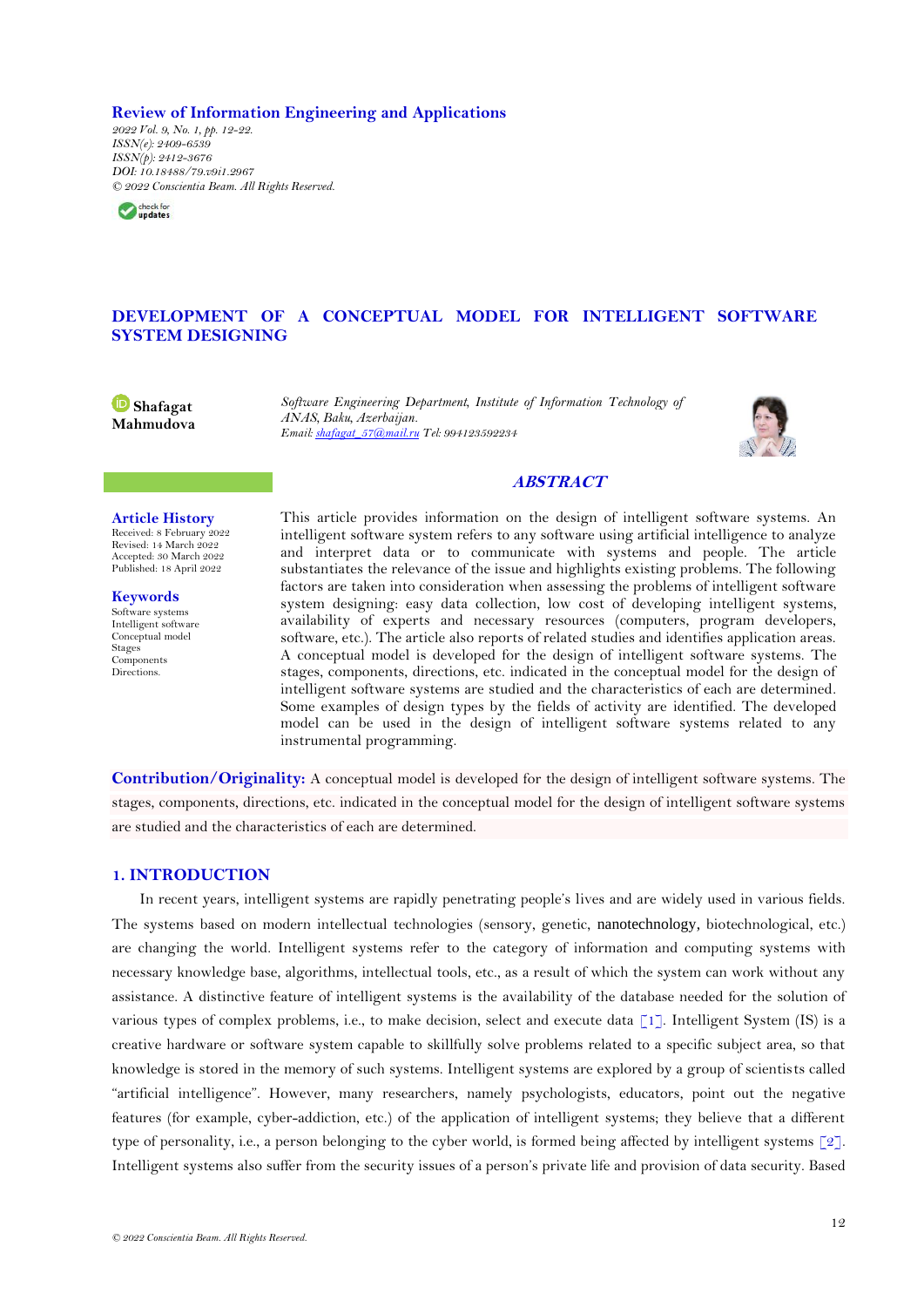on the above, it is possible to draw appropriate conclusions in accordance with the study of theoretical and technological intellectual systems. The purpose of this work is to study the stages, components and technological aspects of intelligent software systems, to analyze the application aspects of intelligent systems. The stages, components, trends, etc. indicated in the conceptual model for the design of intelligent software systems are studied and the characteristics of each of them are determined. Any information system that solves intelligence tasks or uses artificial intelligence methods is intelligent. The Intelligent Information System (IIS) is a set of software, linguistic and logical-mathematical tools to support human activity and data search in natural language through dialogue. The relevance of the topic is justified by the following conditions:

- Artificial intelligence opens new perspectives for people.
- Development of quality software systems using intelligent technologies.
- Difficulties in creating software systems through traditional methods.
- Problems in increasing the efficiency of intelligent software systems.
- Increasing role of intelligence in the projects to achieve high efficiency in software development (complex programs).

The need to develop new intelligent software systems that meet modern requirements, etc.

Intelligent software refers to any software that uses artificial intelligence to analyze and interpret data or to communicate with systems and people [\[3\]](#page-10-2).

Intelligent system in decision-making technologies is an intelligent information-computing system that skillfully solves problems without human intervention.

Logical programming (Prologue, List, etc.) was previously used to run IS, but now modern languages with different procedures are used.

Due to the increasing use of artificial intelligence in various systems, intelligent software systems will play a major role in future. It is estimated to be widely used in the following areas:

- Analytical interpretation.
- Customer service interactions.
- Data-driven decision-making.
- Content-based suggestions.

All this may increase the software efficiency, reduce the workload and rise customer satisfaction, and so forth.

Effective steps have been taken in the field of artificial intelligence over the last four decades. Obviously, not all the promises made in the early years were fulfilled. Nevertheless, the truth remains: modern systems provide effective machine intelligence. Many intelligent software systems have been developed to be adapted to human capabilities, and the examples are available now  $\lceil 4 \rceil$ .

Artificial intelligence is a universal science. The applications of artificial intelligence are diverse. They actively adapt to and integrate into other sciences to solve any task.

American scientist John McCarthy first used the term artificial intelligence in 1956.

The emergence of the concept of intelligent systems is strictly linked with the concept of artificial intelligence and modern management theory.

High-quality IS a knowledge-based automated system, or a set of software, linguistic and logical-mathematical tools for the realization of the main task, i.e., the implementation of data search in human natural language in dialogue mode.

A system is considered to be intelligent when it changes not only the parameters of data access, but also the way it behaves, depending on the system capabilities.

The structure of the intelligent system includes three main units:

- Knowledge base.
- Solution acquisition mechanism.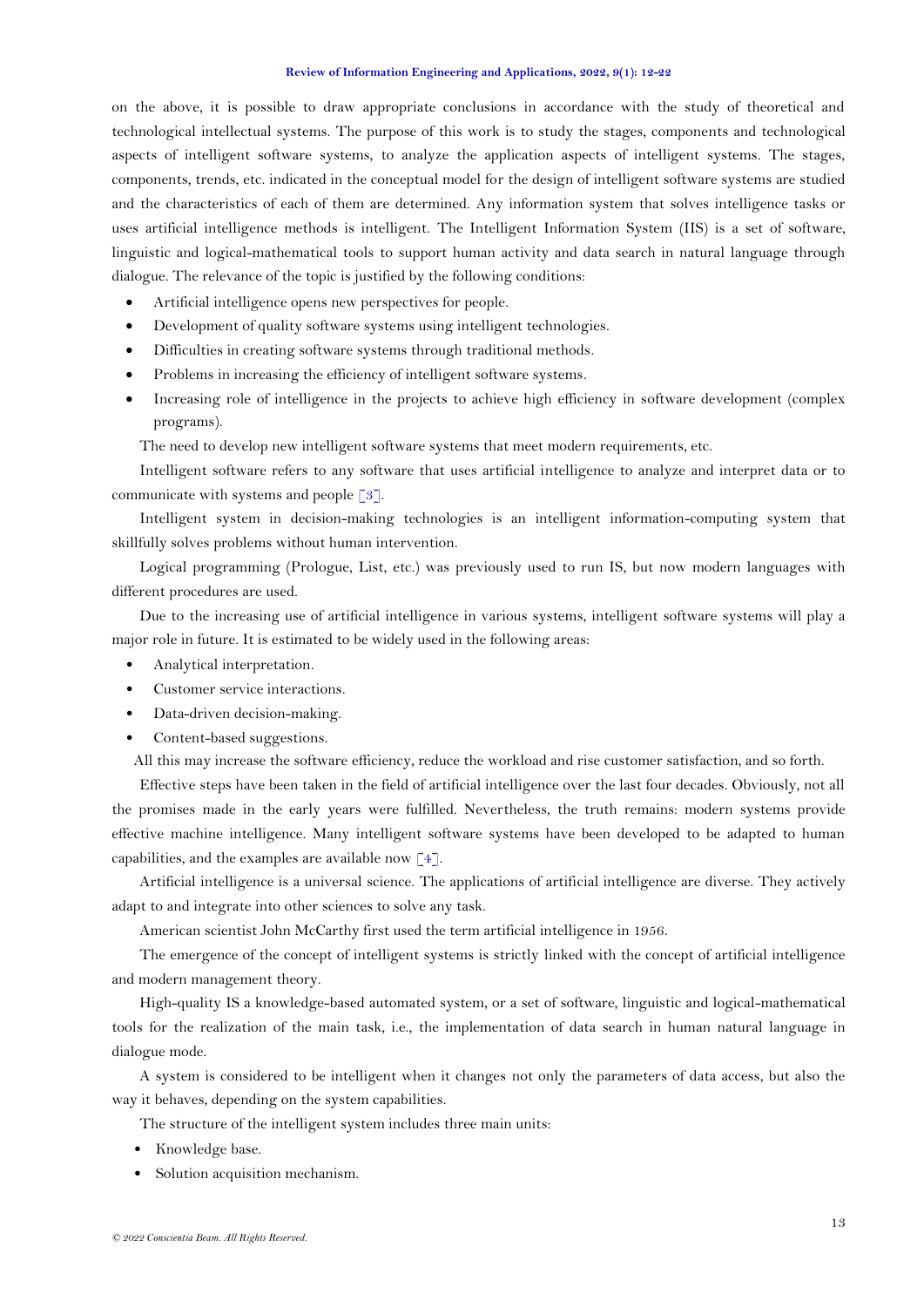- Intelligent interface.
- The following aspects are used to ensure the functioning of the intelligent system:
- Mathematical.
- Linguistic.
- Information.
- Semantic.
- Software.
- Technical.
- Technological.
- Staffing.

The classification of the tasks addressed by IS includes:

- Data interpretation is one of the traditional tasks for expert systems. It refers to the process of interpreting the meaning of the information needed.
- Monitoring. The main task of monitoring is to continuously visualize the data in real time and to ensure the specified parameters to exceed the certain limits.
- Design refers to the creation of the specifications for building the objects with predefined properties. The specifications include all the necessary documents (drawing, explanatory notes, etc.).
- Forecasting allows for predicting the outcome of the events based on the analysis of existing data.
- Planning involves the development of action plans associated with the facilities that can perform the certain functions.
- Training refers to teaching any subject using a computer.
- Control refers to the work of an organized system that supports a certain mode of action. Such specifications are accordingly controlled by the complex systems.

Decision Support is defined as a set of procedures that prov ide the necessary information and recommendations to facilitate the decision-making process.

Application areas of IS may include:

- Business & Management (pricing, workforce, products, strategy, etc.)
- Engineering (product quality control).
- Finance (credit and loans).
- Healthcare (medicines, treatment types, diagnostics).
- Environmental protection, etc.

Some of the applications of artificial intelligence are shown in [Figure 1](#page-2-0)  $\lceil 5 \rceil$ .

| Education                     | Healthcare                                      | Airport                    | Space                    |
|-------------------------------|-------------------------------------------------|----------------------------|--------------------------|
| Various sciences              |                                                 |                            | Transport                |
| Human resources<br>management | Application areas of<br>artificial intelligence |                            | Environmental protection |
| Drons                         |                                                 |                            | Libraries                |
| Tourism                       | Economy                                         | For cities and<br>villages | For elderly and disabled |

<span id="page-2-0"></span>**Figure 1.** Application fields of artificial intelligence.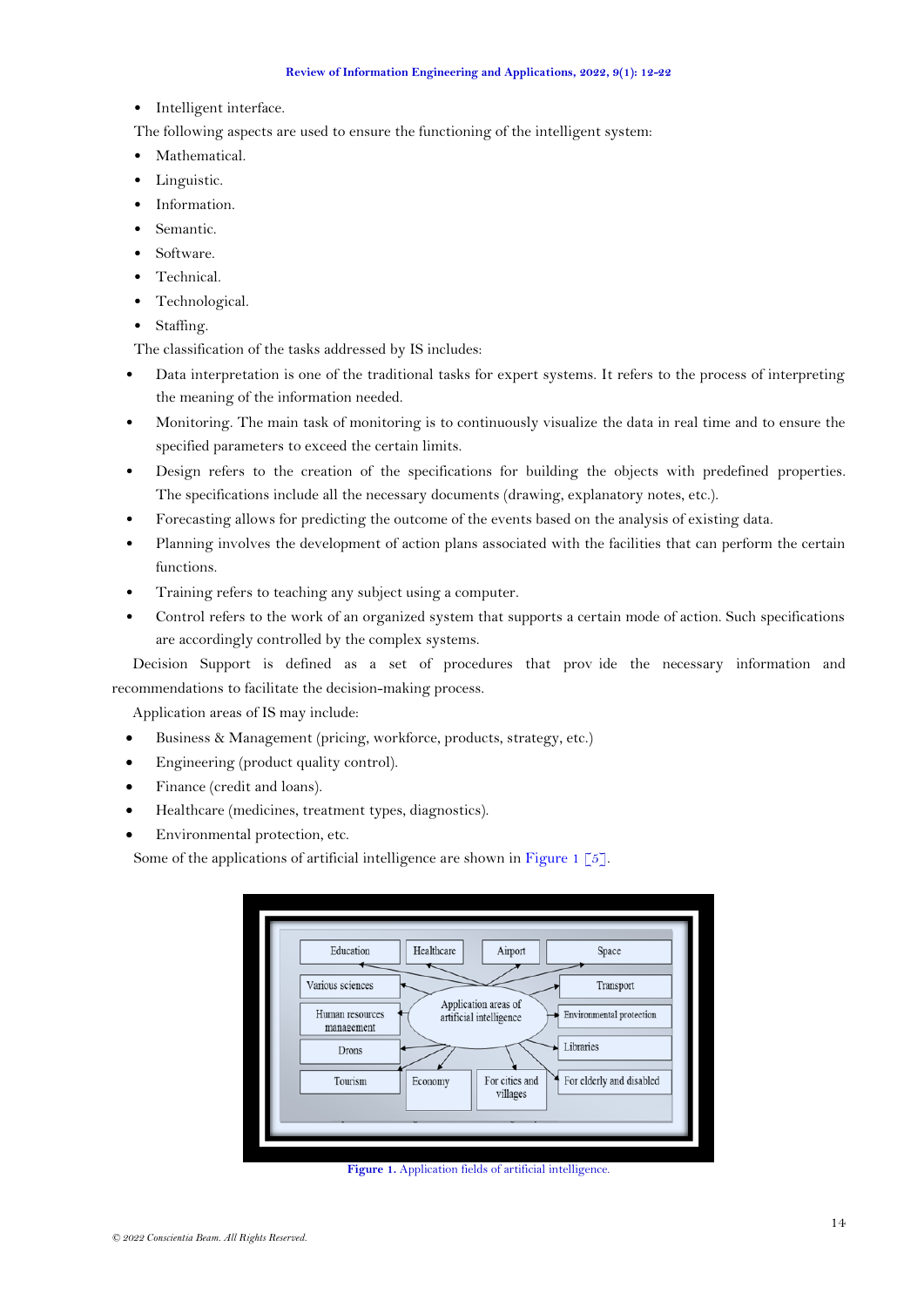## **2. RELATED WORK**

[Namestnikov, et al. \[6\]](#page-10-5) presents a new efficient model, algorithms and methods of presentation the area of development of software systems (PS) as fragments of knowledge of the knowledge support system design. In this study, the knowledge base is formed in the process of analyzing class diagrams in UML notation. It proposes approaches to lessen the period of design process and raise the quality of the obtained PS. This is achieved due to use of successful design solutions used in other projects. It applies metrics to determine the similarity of PS projects based on the calculation.

[Gushchina \[7\]](#page-10-6); [Shevtsova \[8\]](#page-10-7) identifies the main risks of a software project and examines the use of different types of intelligent systems in the risk management process for software projects. It also highlights the basic methods used for process estimation and forecasting in the field of software engineering. It reviews available empty expert systems, software systems for analysis and risk management of software projects.

[Svensson \[9\]](#page-10-8) discusses successful or failed software projects in literature so far. It reveals that successful software projects are often defined as meeting business objectives; deliver on time and within budget, and meeting requirements. It also identifies different factors contributing the success of software project, which are: user involvement, management support, realistic requirements, and having good estimations. In addition, it compares bespoke and market driven and bespoke and in-house customer supplier relationships between Swedish and Australian companies. It concludes that there are differences between the factors leading to software project success by countries as well as between different types of customer-supplier relationships.

[Afanasiev and Afanasiev \[10\]](#page-10-9) deals with the Knowledge Discovery in Databases & Data Mining, which currently combines statistical, neural network and fuzzy models necessary when designing data analysis systems. It presents the main tasks of data intelligent data analysis and gives examples of systems and standards in this field. The study also describes the tasks, examples and standards of intelligent data analysis based on a modern review of domestic and alarm sources, a systemic approach. The manual is intended to support the disciplines "Intellectual Analysis of Data and Processes", "Intellectual Information Technologies", "Information Technologies" and Remote Forms of Training of the Master and Postgraduate Studies.

# **3. DEVELOPMENT OF A CONCEPTUAL MODEL FOR THE DESIGN OF INTELLIGENT SOFTWARE SYSTEMS**

Creating intelligent systems is a complex process. It consists of many stages. One of the main stages here is the design of intelligent software systems.

Designing intelligent software systems is an iterative and evolutionary process involving a group of experts. This includes creating a system on the subject area, involving specialists with knowledge in the field of artificial intelligence, high-level engineers, analysts and programmers with engineering knowledge. Depending on the size and complexity of the work, the group may involve three to six people.

The following factors should be considered when assessing the problems when designing intelligent software systems: easy data collection, the cost of developing intelligent systems, the availability of experts and necessary resources (computers, programmers, software, etc.).

Following the analysis of the problem area and determination of the feasibility of implementing an intelligent system in this area, the system is designed directly.

There are different views on determining the number of stages in the design of intelligent systems. This is particularly associated to the functions of future intelligent system, the scope of use, the availability of advanced tools, and so forth. The development of IS covers eight stages [Figure 2.](#page-4-0)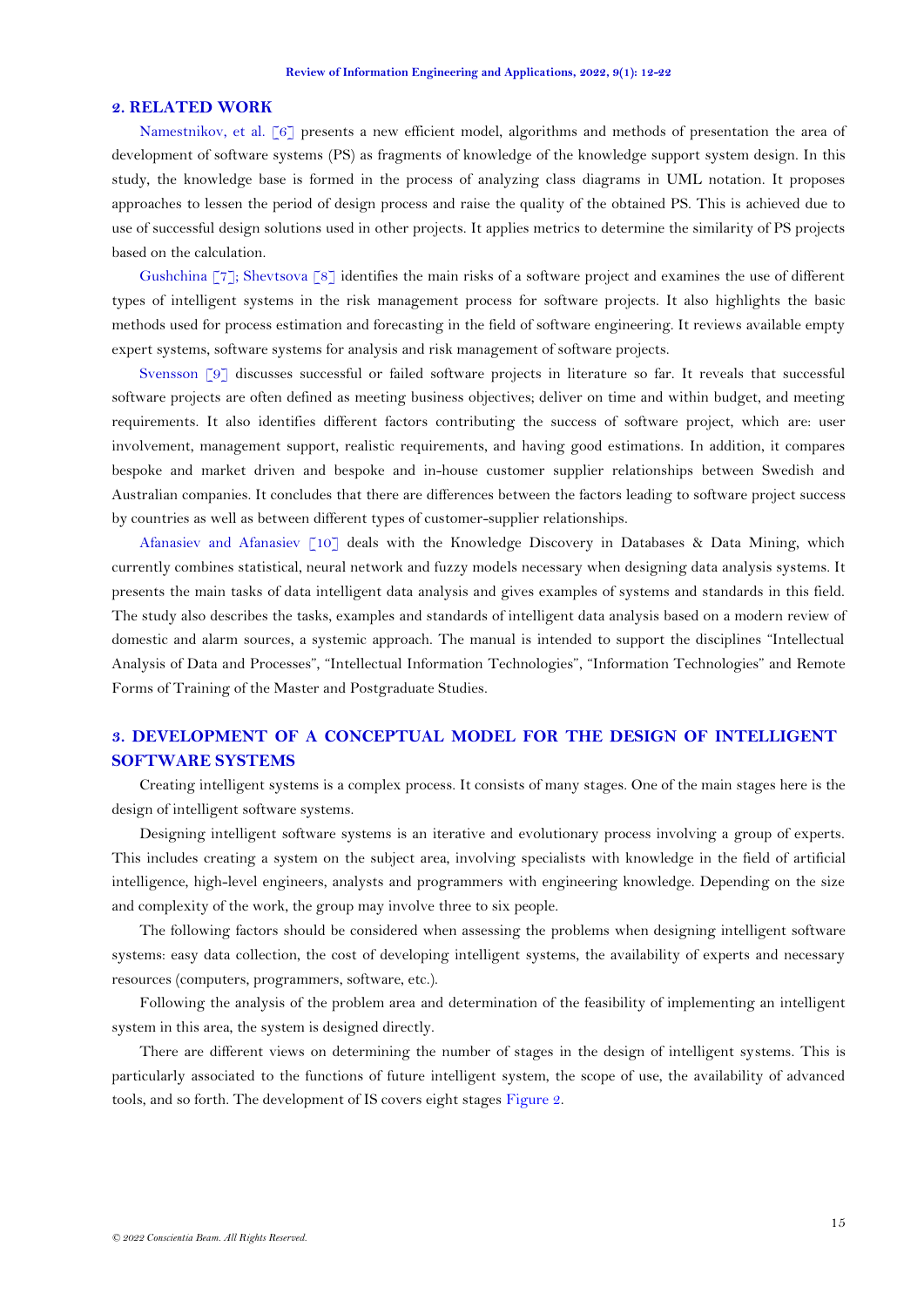

# <span id="page-4-0"></span>**4 ANALYSES OF THE STAGES OF INTELLIGENT SOFTWARE SYSTEMS**

Information about the design stages of IS provided below.

- 1. Identification of the task characteristics. At this stage, the tasks to be solved and their features are processed. A technical task is determined to design the system. Then a group of system users is assigned. This information will help to determine the correct field of knowledge of the specialist, its functions and, consequently, the required level of knowledge. As a result, certain requirements are developed  $\lceil 11, 12 \rceil$ .
- 2. Selection of basic concepts of the subject area. This allows the expert to analyze the type of knowledge involved in the decision-making process. The knowledge engineer determines the formal ways of decision-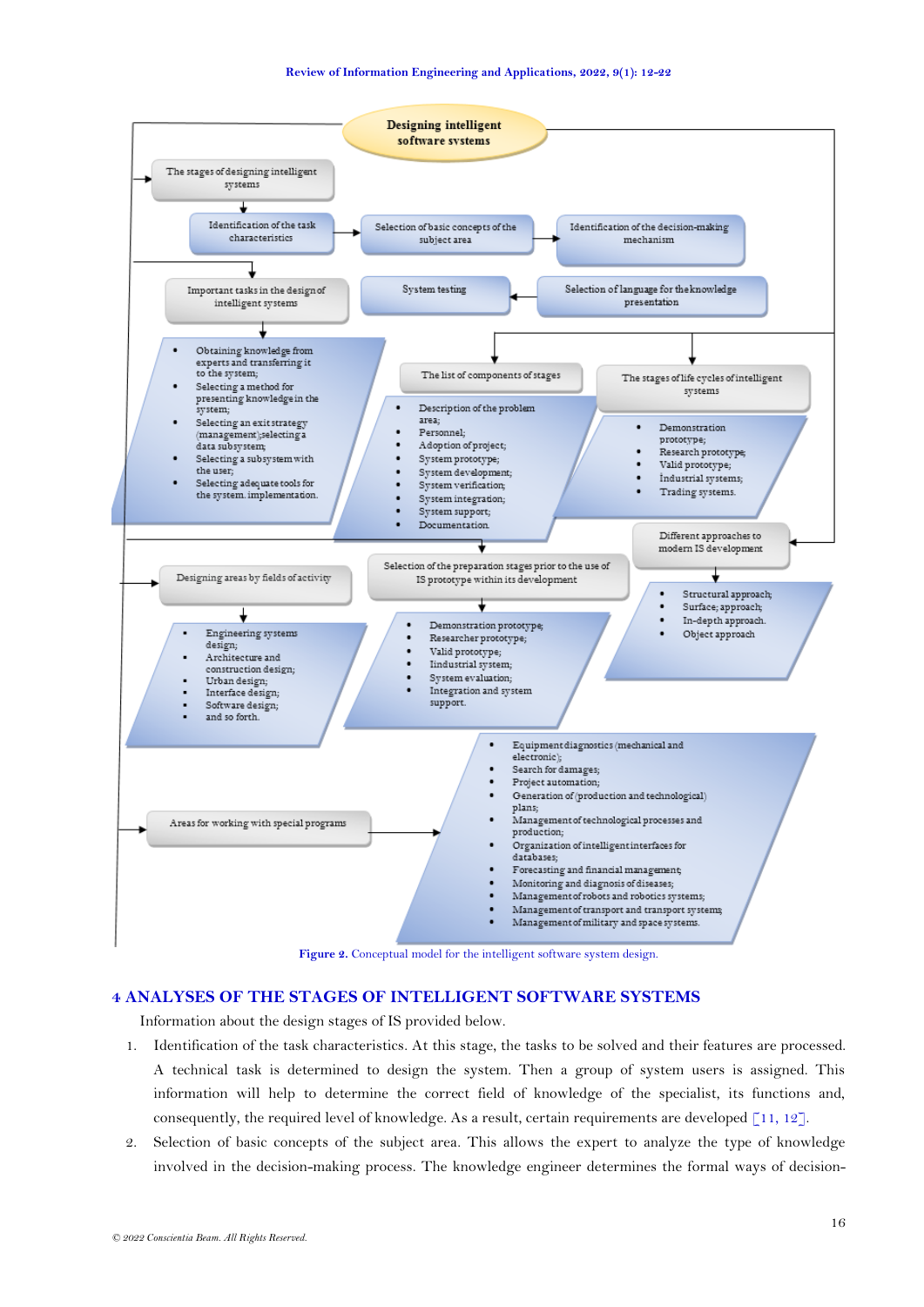making procedure that best suits the nature of the expert's opinion when the knowledge is presented and the decision is made. Thus, as a result of the implementation of this stage, the concepts are revealed, and accordingly, the concepts are revealed. These concepts determine the selection of a characteristic scheme for the presentation of the expert scheme subject.

- 3. Identification of the decision-making mechanism. These modeling components greatly affect the successful solution of the system design task. The structure developed for the knowledge presentation is the basis for the implementation of the following step, i.e., the direct creation of the knowledge base of the system.
- 4. Selection of language for the knowledge presentation. Once the rules are formulated and the presentation is made in the selected language, the knowledge is entered into the knowledge base by the engineer.
- 5. System testing. The system performance is determined by solving special test tasks. When identifying various shortcomings, one or another stage of development is referred depending on the nature of these shortcomings. If any knowledge provided by an expert cannot be submitted to the system or is not sufficiently reliable, he returns back and makes possible corrections. If any knowledge provided by the expert does not correspond to the format of the selected knowledge presentation model of the system, then he returns to another stage and selects alternative models or knowledge presentation scheme. One of the reasons for this "return" is the lack of sufficient basic logical mechanism. A situation arises where the initial task version is incorrect and needs to be reprocessed.

The work sequence diagram completely describes the design of IS in detail, but does not take into account some important steps associated with the creation of a number of functional modules of the IS system. **Important tasks** in the design of intelligent systems are listed below:

- Obtaining knowledge from experts and transferring it to the system.
- Selecting a method for presenting knowledge in the system.
- Selecting an exit strategy (management).
- Selecting a data subsystem.
- Selecting a subsystem with the user.
- Selecting adequate tools for the system implementation.

As already mentioned, the content of the work, the number of stages in the design of intelligent systems, and the sequence of their implementation depend on a number of objective and subjective factors. However, many stages and content of work are common and necessary for almost all types of intelligent systems. These stages and their components are listed below:

- 1. Description of the problem area: identifying the problem area, indicating the importance of the problem for all organizations; appointing problem specialists to deliver knowledge base expertise; preparing and announcing a development plan.
- 2. Personnel: assigning a group of designers and relevant positions; appointing a highly qualified project manager; creating and implementing a comprehensive management process.
- 3. Adoption of project: holding a meeting in the organization; discussing the main approach to the problem; preparing a special development plan; preparing for the installation of the necessary technical tools.
- 4. System prototype: creating a system prototype; testing; obtaining additional information about the problem area based on the test results.
- 5. System development: expanding the knowledge base of the prototype; evaluating the structure of the user interface; studying the by the user and preparing documents.
- 6. System verification: involving specialists and potential users in the verification process; ensuring the system functionality in accordance with the project.
- 7. System integration: fully implementing the system as planned; ensuring system compatibility and interoperability.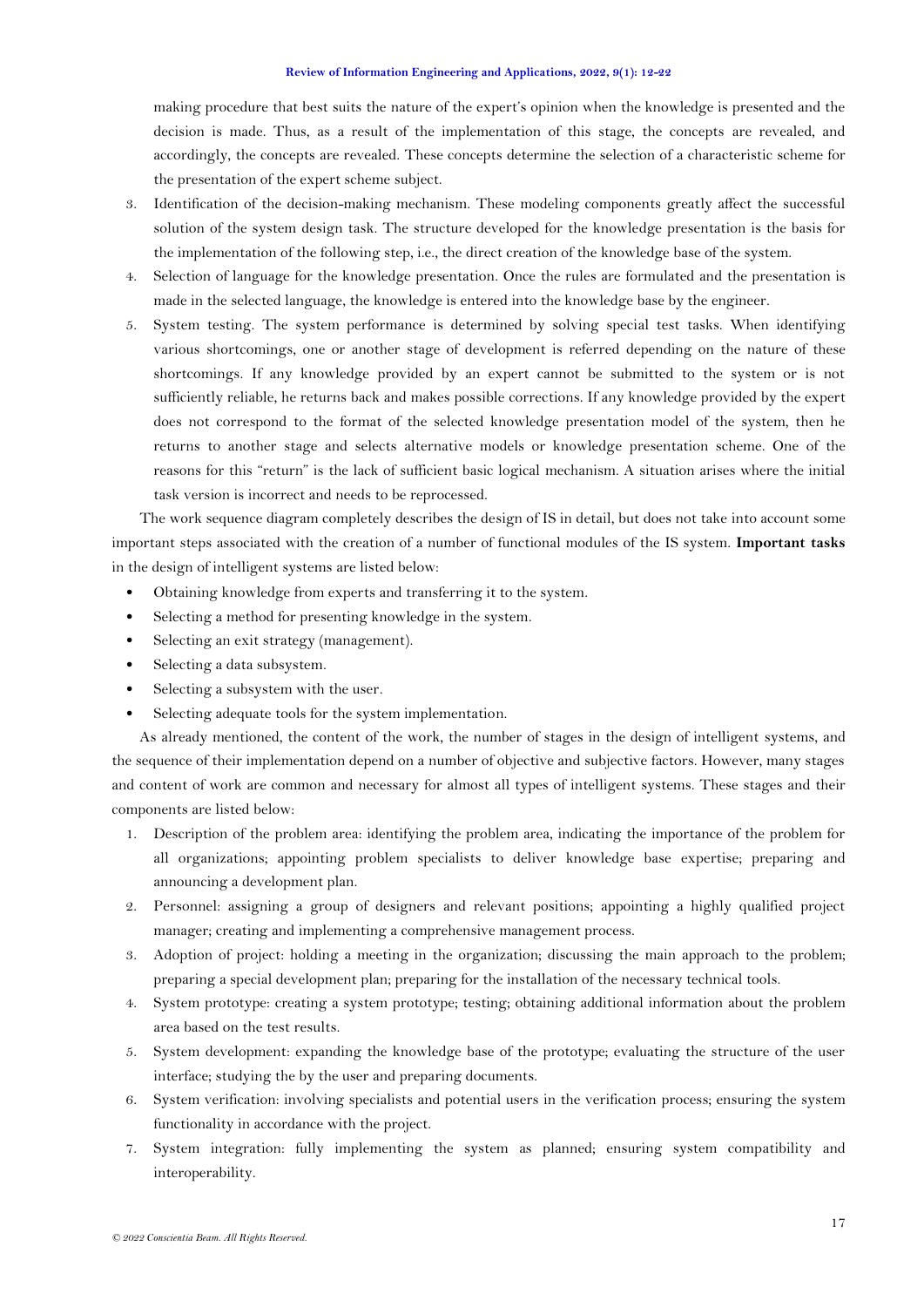- 8. System support: ensuring continuous system support; performing the database entry when receiving new information; transferring the responsibility for the system.
- 9. Documentation: preparing all system documents; preparing instructions for user; organizing consultation with users.

The stages of designing intelligent systems are not defined in detail. It is difficult to provide links between some of them. To some extent, they describe the process of designing intelligent systems.

The stages of the existence (or life cycles of the system) of intelligent systems correspond to the level of the system readiness; it ends when the functionality is performed by tools. The following stages of life cycles of intelligent systems are defined:

- 1. Demonstration prototype.
- 2. Research prototype.
- 3. Valid prototype.
- 4. Industrial systems.
- 5. Trading systems.

The demonstration prototype describes how the system works when solving some tasks. When developing a demonstration prototype, it is tried to achieve conflicting goals. The prototype system must perform tasks fully characterizing its capabilities; on the other hand, it tries to pass this stage as quickly as possible. The performance of the demonstration prototype is considered satisfactory when it works with minimum rules to solve some tasks. Operating time varies from two months to one year.

The research prototype is designed from 1.5 to 2 years. At this stage of the system development, there are several hundred rules in its database adequately describing the subject area.

Valid prototype refers to a prototype of intelligent systems and provides quality solutions with up to 1000 commands. Therefore, the implementation of complex solutions requires a lot of time and memory resources.

Industrial systems solve the problem of the subject area at a high level due to significant reduction in solution time and memory required. The number of rules is growing compared to the current prototype. At this stage, the current prototype leads to the improvement of intelligent systems by expanding the number of rules based on the use of more efficient tools. It often takes about 3-4 years.

Trading system is designed primarily for sale. It is either the problem-oriented or the problem-free.

## **5. DEVELOPMENT OF INTELLIGENT SOFTWARE SYSTEM**

Intelligent information technology (IIT) assists a person to accelerate the analysis of the political, economic, social and technical situation.

In real practice, the use of IIT involves the calculation of the specifics of the problem area, as it can be characterized by the accumulation of patterns  $\lceil 13 \rceil$ :

- Quality and efficiency of decision making.
- Uncertainty of goals and institutional boundaries.
- Abundance of subjects involved in problem solution.
- Chaos.
- Multiplicity of factors influencing each other.
- Poor formalization, uniqueness, stereotypes of situations.
- Confidentiality, lack of clarity of information.
- Importance of small impacts.
- Paradoxical logical solutions, etc.

A project is a process of identifying components, interfaces, and other features or parts of a system (ISO 24765). [\[12\]](#page-10-11) It is a single set of models or features described in a form suitable for system development [\[14,](#page-10-13) [15\]](#page-10-14).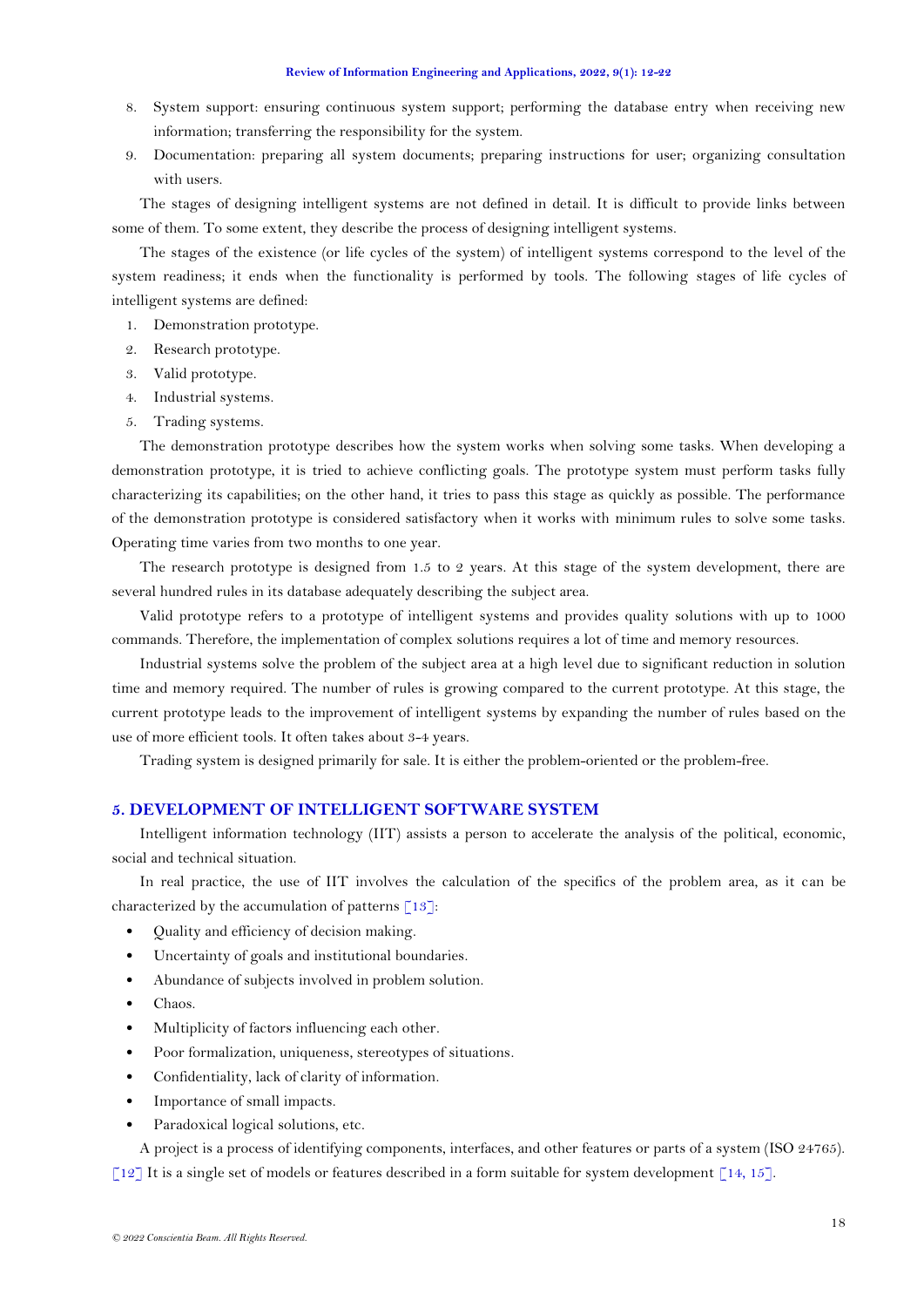[Lyubomyr, et al. \[16\]](#page-10-15) examines the development of an intellectual information system for the content formation. Special modules are available for processing system resources.

Here are some examples of designs by field of activity.

- Engineering systems design.
- Architecture and construction design.
- Urban design.
- Interface design.
- Software design.
- And so forth.

[Figure 3](#page-7-0) describes the main parts of system design.



<span id="page-7-0"></span>In the research environment, IS developed as prototypes (cloning an existing copy of an object) and based on this, the final software product is developed and presented as IS.

The process of IS developing for almost any problem area involves several steps  $\lceil 17 \rceil$ .

- 1. Problem selection. At this stage, the problem area and tasks of the future system are identified. Cooperating for the development of the knowledge base, and finding specialists to prepare a technical task taking into account costs and benefits, etc. are important and also ensures the preparation of a work plan. The goal of this stage is to make sure that the task can be resolved and favorable conditions are provided for a successful solution.
- 2. Development of a system prototype. The result of this phase is a prototype, i.e., a rigorous version of IS designed to verify the coding of facts, relationships, and expert strategies. The size of the prototype can be small, for example, a few dozens of rules, frames or patterns. Therefore, the number of working team members may be minimal. For prototype coding, a specialized language, such as a prologue or LISP, is preferred as it eases program code writing. The sub-stages of this stage may include:
- 1) Problem identification Familiarization and training of team members, as well as informal problem creation.
- 2) Acquisition of possible opinions and knowledge on the subject area and decision-making methods by the engineer.
- 3) Knowledge structuring the preparation of an informal knowledge description about the subject area in the form of a graph, table, diagram or text, as it represents the basic concepts and interrelationships between the concepts of the subject area.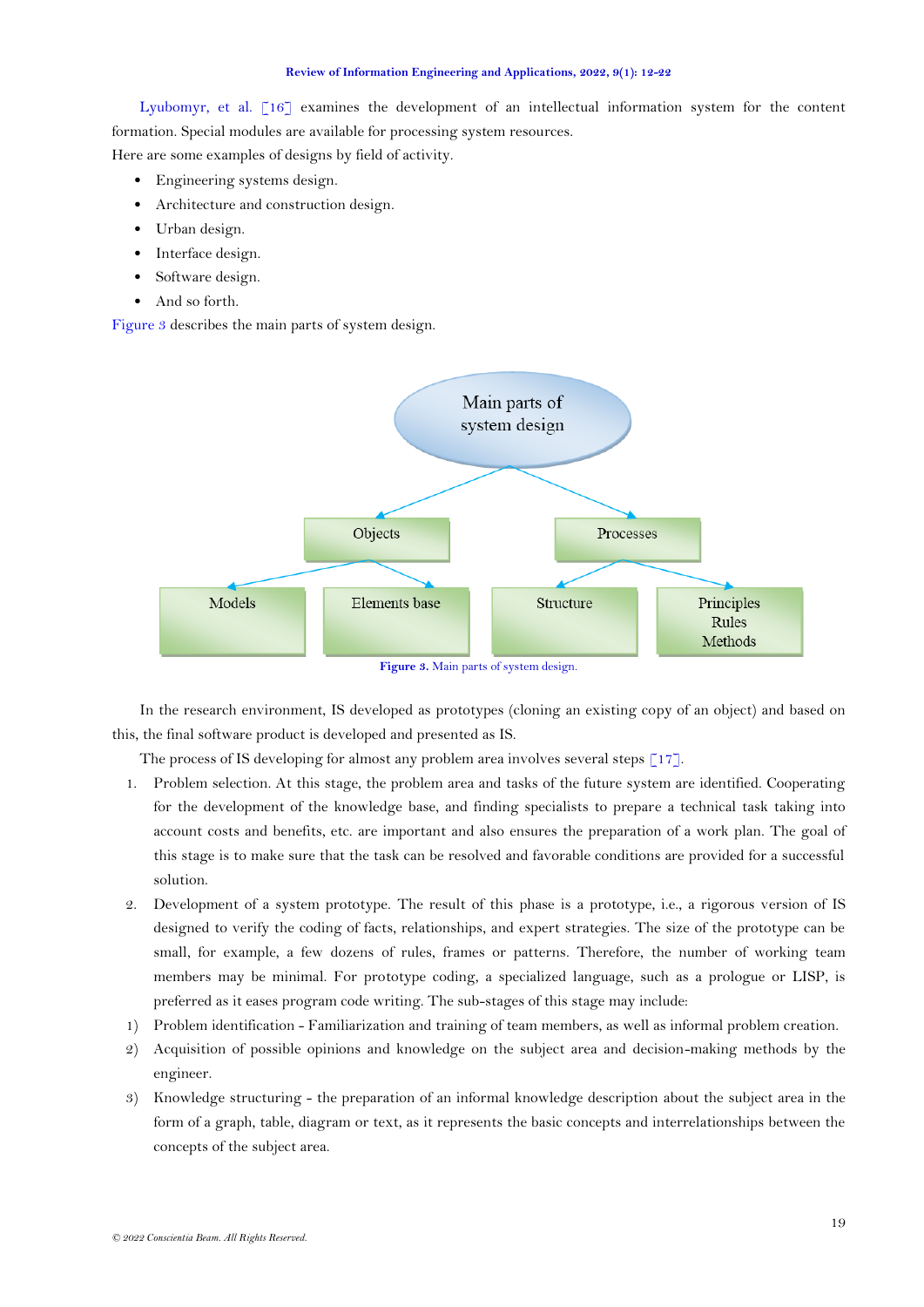- 4) Formalization refers to the knowledge base development based on the presented knowledge, as it allows the correspondence to the structure of the knowledge field and implementation of the system prototype at the next stage of program implementation.
- 5) Implementation refers to the development of a software package demonstrating the viability of the approach as a whole.
- 6) Test refers to the development of identification of errors and recommendations related to the regulatory system in the prototype approach and application.
- 7) Completion of prototype development before its use in industry is the modernization of a prototype that can operate satisfactorily in real production conditions and requires the search and implementation of additional solutions to bring it to the industry.

As part of the development of the IS prototype, the preparation stages can be selected before its use in industry:

- 1) Demonstration prototype solves some tasks and determines the accuracy of the approach.
- 2) Researcher prototype solves most of the tasks, but the work may be unstable and not fully tested.
- 3) Valid prototype solves all tasks basing on real examples, but requires a lot of time and memory for complex tasks.
- 4) Industrial system ensures high quality results with minimal time and memory; it is based on the current prototype, using more efficient tools for better knowledge presentation.
- 3. System evaluation. The system needs to be tested to determine its effectiveness. Other experts are involved in the process testing in various examples. Evaluation is based on user criteria (comprehension and transparency of work, ease of interface, etc.) and invited experts or team members (efficiency, productivity, database, etc.).
- 4. Integration and system support is required for system integration with other developed software. First, the system is linked to an existing database and other systems in the enterprise. This provides knowledge-based operations during the system operation.

Different approaches to modern IS development are currently available. Some of them are listed below:

- 5. Structural approach. The knowledge-based and data-based system helps to achieve reliable and high-quality solutions. This approach is similar to structural programming. As for IS, the function of the structure is not to bring the task to the algorithm (as in programming). In various applications, it is advisable to adapt the structural approach to the surface or depth.
- 6. Surface approach. This refers to complex issues that cannot be accurately described. Moreover, knowledge fragments (heuristic) are obtained from the relevant expert. There are no attempts to study the region systematically. Therefore, the main exit method is to search the territory of the state. Products are often chosen as a way to present knowledge. The condition of each product determines the subjects' pattern to which the products will be performed.
- 7. In-depth approach. It is based on a model of the problem area in which the system operates. The model can be defined in different ways (declarative or procedural). In-depth approach should be used to correct defects, and a solution should be indicated in the absence of products providing the existing condition. In-depth model approach requires the knowledgebase structuring. Simultaneously, it is necessary to use systems with strong modeling capabilities.
- 8. Object approach. It of related objects should be used as the elements based on a deep knowledgebase with a complex hierarchical structure. The interest in object technology arose after the growing demand for the creation of complex software systems. In this approach, the design of complex systems is traditionally based on decomposition, that is, their detachment into parts.

The development period of IS includes:

1) Analysis, i.e., the study of the problem environment with the definition of classes and objects.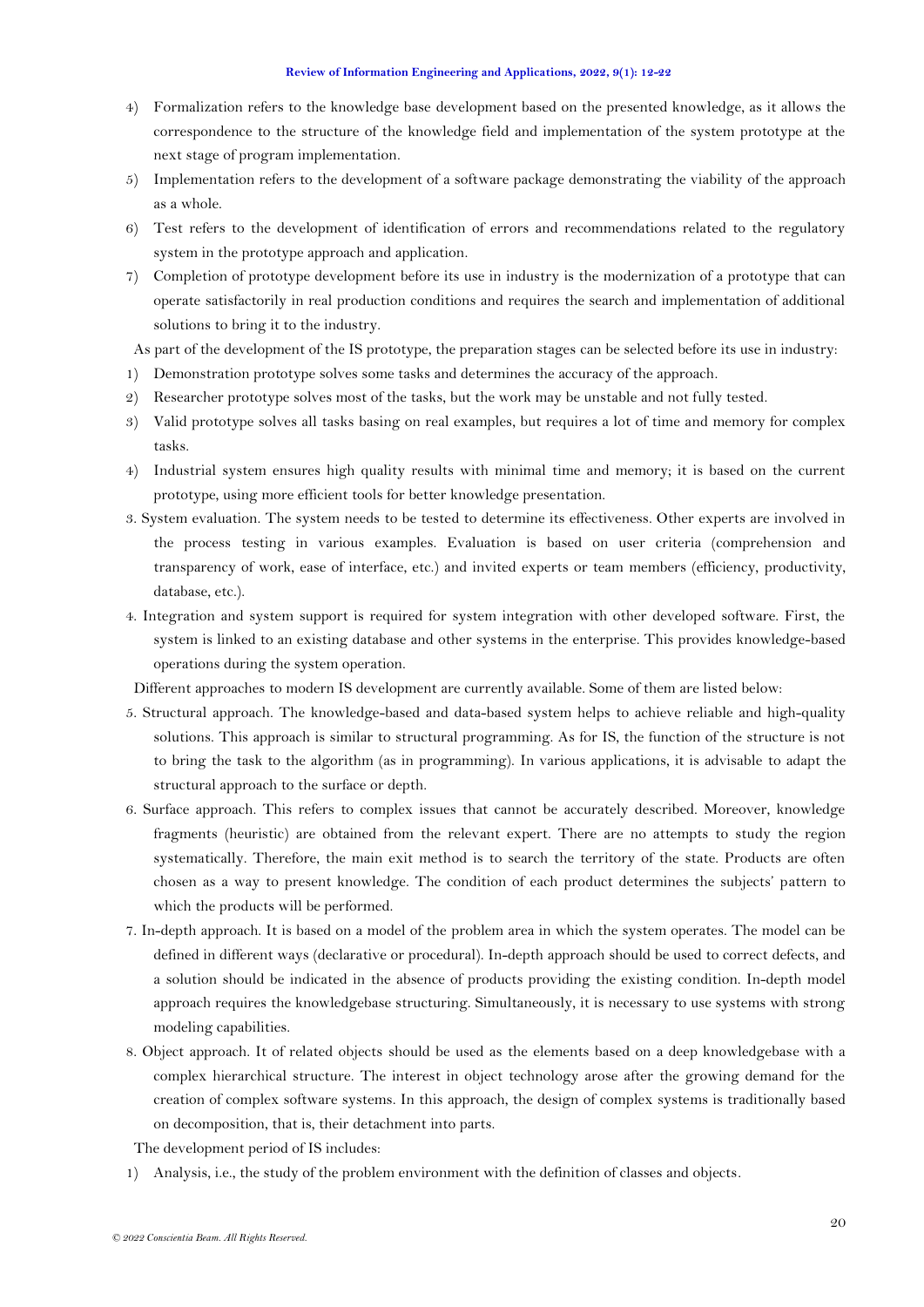- 2) Design, detailing the presented classes and objects and their interrelationships.
- 3) System programming, testing and data collection with evolution, rapid prototyping.
- 4) Modification, making changes to improve the system.

During the design process, it may be necessary to return to the initial stages and vice versa (iterative project).

The problem or object, the IS direction are the important factors determining the software environment used in the IS development. In this regard, the following areas for working with special programs can be mentioned:

- Equipment diagnostics (mechanical and electronic).
- Search for damages.
- Project automation.
- Generation of (production and technological) plans.
- Management of technological processes and production.
- Organization of intelligent interfaces for databases.
- Forecasting and financial management.
- Monitoring and diagnosis of diseases.
- Management of robots and robotics systems.
- Management of transport and transport systems.
- Management of military and space systems.

The IS selling firms provide the development, support and modification of knowledge bases. A variety of methods to generate program-based automated knowledge are used.

Using this model, an intellectual software system "Recognition" is developed to recognize human faces based on photo portraits. Note that this system used to be an ordinary information system. The tools shown in the conceptual model were used to increase the efficiency of the system and intellectualize the interface.

## **6. CHALLENGES OF INTELLIGENT SYSTEMS**

As in any field, intelligent software systems can have a number of problems. Some of them are listed below [\[18\]](#page-10-17):

- 1. Unreliability.
- 2. Dynamics.
- 3. Time spent on calculation.
- 4. Description.
- 5. And so forth.

To study intelligent systems, the following knowledge must be first obtained:

- Programming.
- Data structure.
- Algorithms.
- Pattern recognition.
- Machine learning.
- Artificial intelligence.
- And so forth.

There is a need for strong companies to understand the technology of intelligent systems and solve its problems. These companies may include Google, Microsoft, Intel, IBM and others.

# **7. CONCLUSION**

Designing intelligent software systems is one of the most important issues. The article developed a conceptual model for designing intellectual software systems. The novelty of this work was that the stages required for design and their characteristics were concentrated in the developed model. This reduced the cost, efficiency and time spent